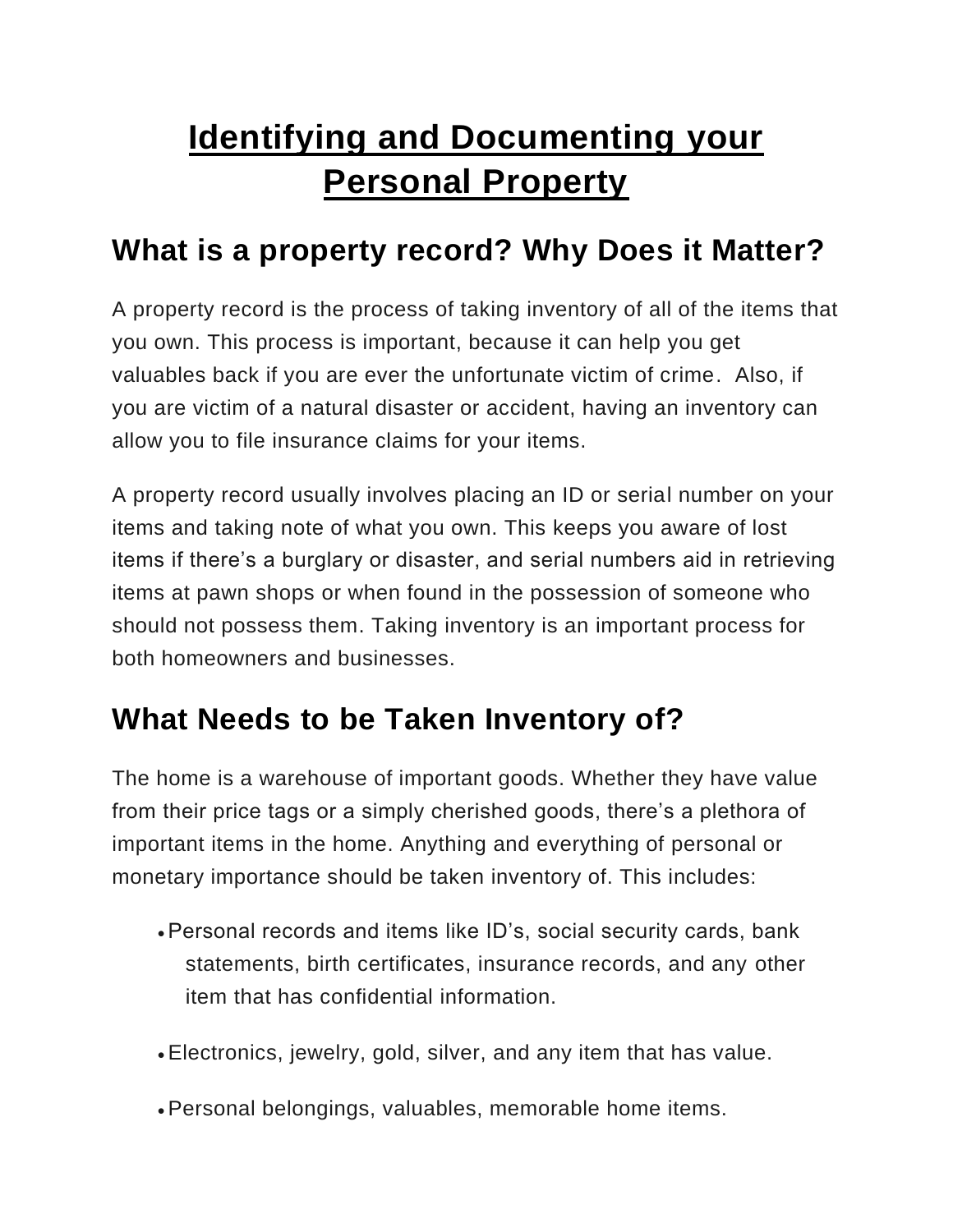• Televisions, DVD players, stereos, cameras, microwaves, automobiles, bicycles, watercrafts, motorcycles, electronics, artwork, antique furniture, books, and basically any item of value that can be re-sold and is high in price.

### **How to Take Inventory**

The process of taking inventory will not be as exciting as the result. But to get the job done properly, you'll have to take ample time, because you need to be as meticulous as possible to collect all the proper information.

**Step 1:** Start the process by going through the home and using an iPhone, tablet, or old -fashioned pen and paper, take notes of your valuables. Go room by room, crevice by crevice, nook by nook, and cranny by cranny. Take notes on the descriptions of your items, their serial numbers, and the value that the items.

**Step 2:** Next, take photos and/or videos of each item and write down anything that could be an identifier to distinguish it from similar products. Are there any dents? Blemishes? Does it have a crack on the back left on? Every detail, no matter how minute, can be useful. What brand is the product? What year is it from? How much is the product worth? What model is it? What's the serial number? Do you have multiple of these items? Have all documentation on items, including receipts, and photos of receipts. Have this information also backed up.

**Step 3:** Take down the serial numbers of each item, and if they don't have one, you'll need to imprint your own unique number on it.

Be sure to not use critical governmental identifiers, such as Driver's License Numbers, Social Security Numbers, etc., as these could secondarily subject you to identity theft exposure. Rather, create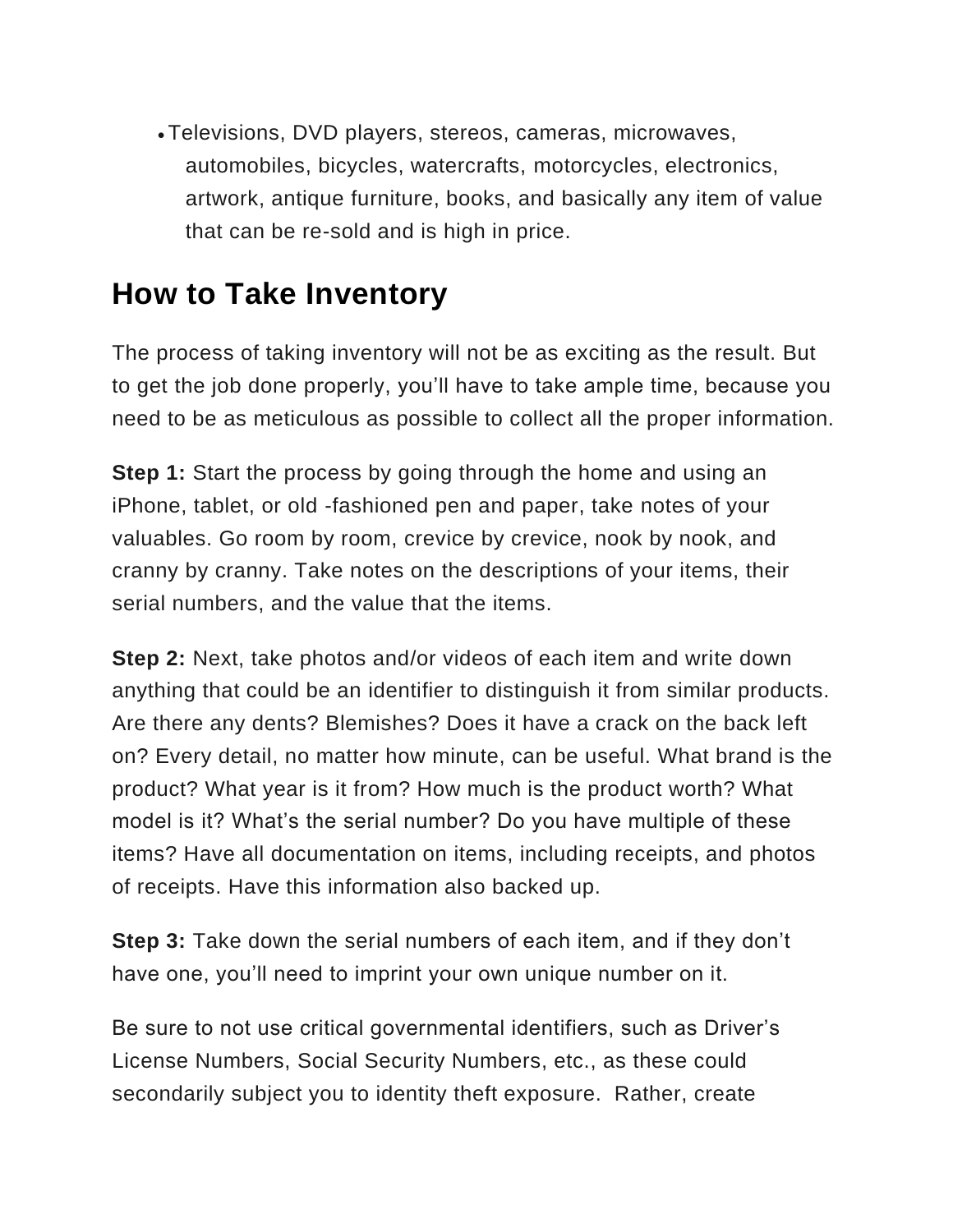identifiers comprised of numbers and characters, that are of unique significance to you, and easily remembered. Scribed or imprinted, not written or merely tags or labels, and if able to place in less notable places, all the better.

#### **Important things to remember during this process:**

- •Keep copies of your inventory forms and photographs of your valuables in a very safe place that's accompanied by an insurance policy, and any other valuable documents that you may have. Keep a back up copy with a trusted relative or friend, and you may wish to give copies to your insurance agent as well.
- •All important information and documents should be kept in an easily recoverable location. The best approach is to have a safe to ensure that burglars can't break in, and reinforced steel is more likely to survive a disaster.
- Make sure to update this information at least once a year, or whenever you add new items to your inventory.
- Remember to take photos and videos of entire rooms and all of your valuables.
- If you keep receipts, scan them and store them digitally, or on a memory card, hard disk, USB, and have multiple copies. It's good to keep physical inventory, but if there's ever a break in a burglar can steal this info, or if there's a fire or other natural disaster you can lose it. Having a digital and physical record is the best approach. Some apps can even help with this.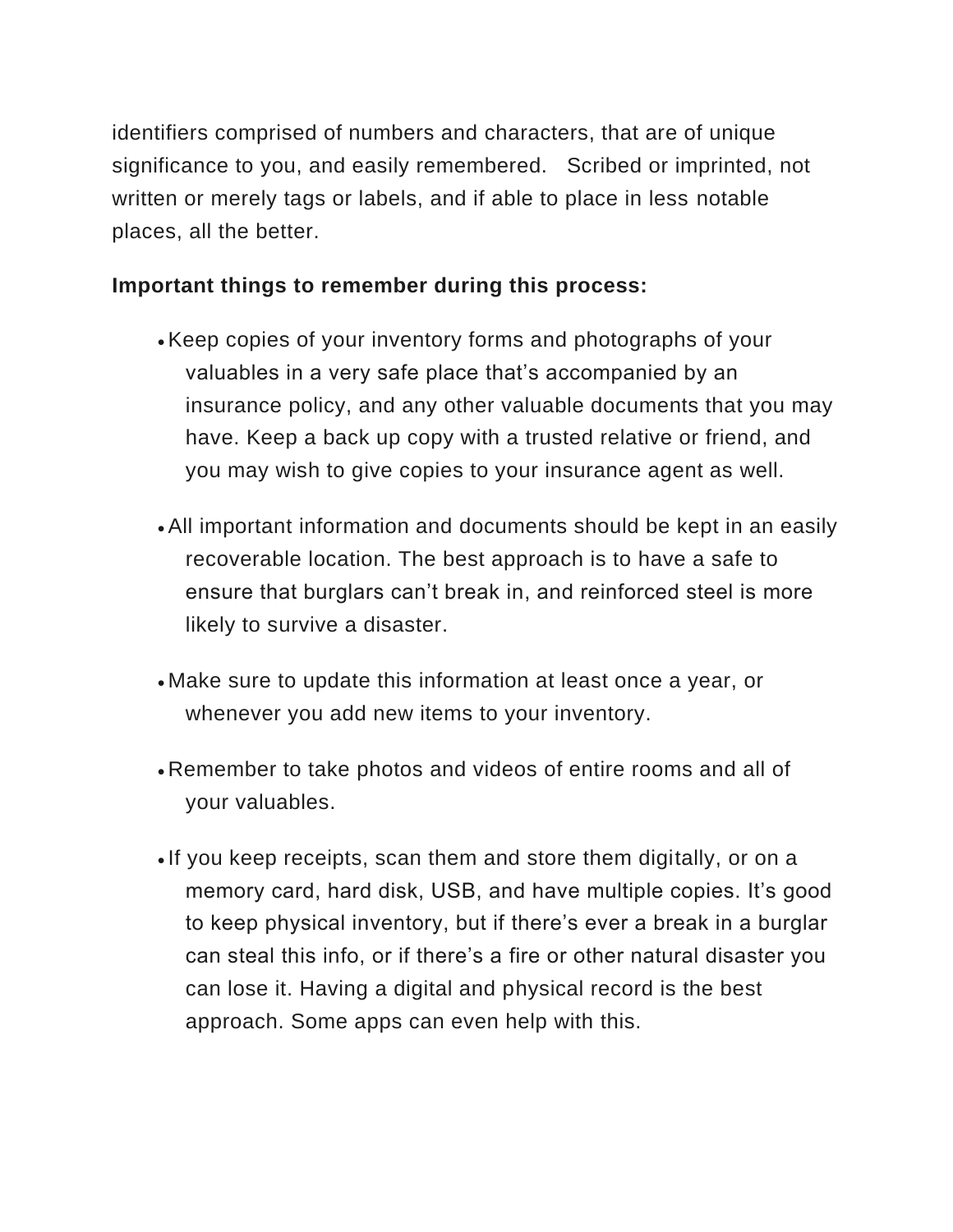- •You can even use online cloud based tools like Google Docs, Microsoft Onedrive, and others, because remember, a computer drive can also be destroyed in a fire. A common suggestion is keeping your records in all three places: local storage, third party like USB, and online over the cloud.
- One of the most important things to do is to stay on top of the inventory. Update it annually, or whenever new and important items are added to your home. Have a system that allows you to update information easily and in real time without any hassle.

The more structure the process has, the easier it will be for everyone involved. List inventory items under specific categories, for instance: by room, type of item, and various subcategories that can quickly distinguish items. Technology makes this process simple. Technology is your friend, so use it to stay organized and simplify the process and storage as much as possible.

## **Bringing it All Together**

Keeping records of personal property is also important for when you'll need to file a claim on your homeowners insurance or rental policy. You're going to want to have proof of whatever it is that you have lost. Keep in mind that you will want your homeowner's or renter's insurance to reflect the true value of your possessions, which includes valuables, collections and expensive electronic gear. It's very easy for rental insurance to get out of line with the real-world value of things you own and use.

Whenever you end up filing a police report of a crime, the chances of a successful recovery by us of your property is *significantly* better if you can provide this critically important information about the items you own.